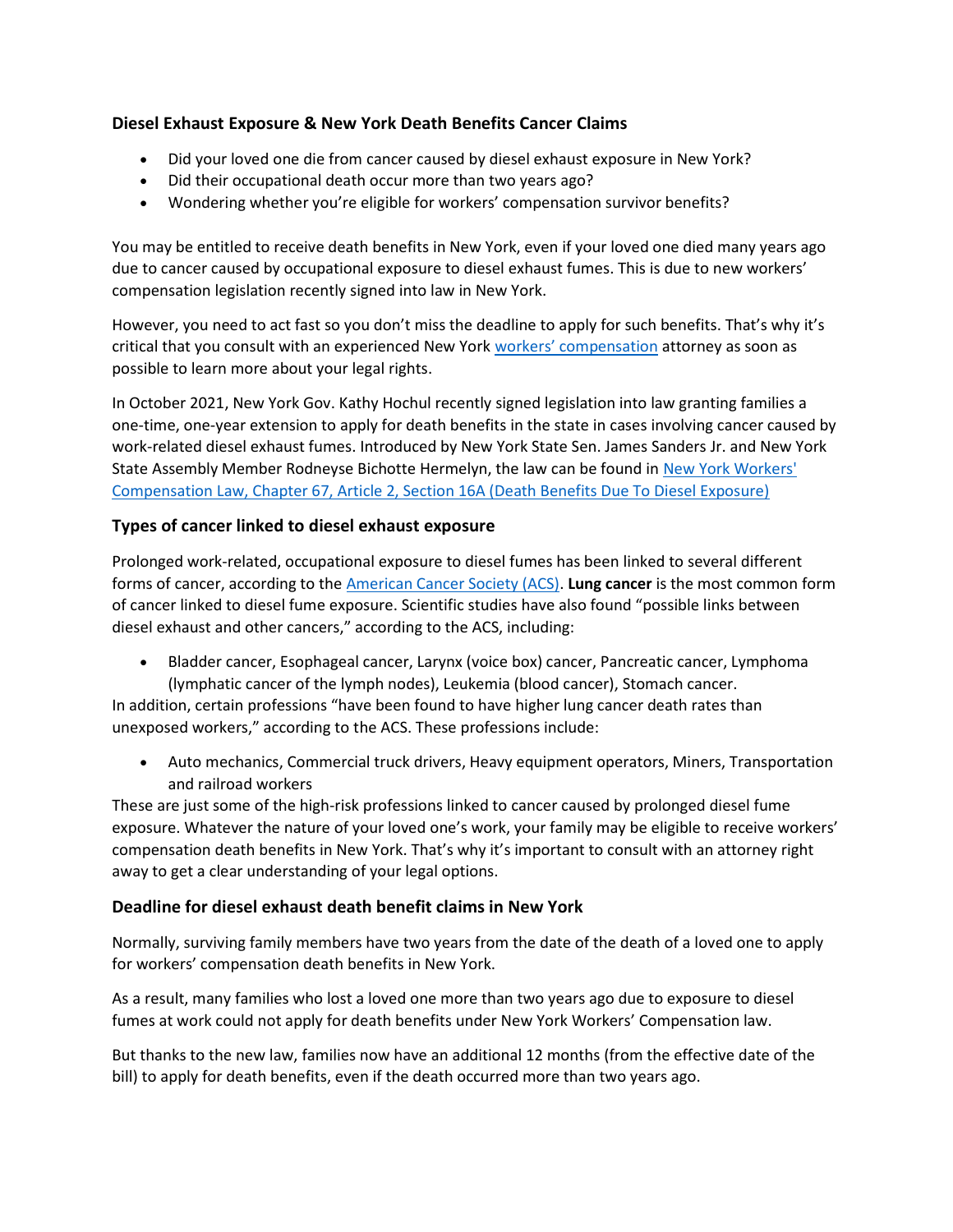## Who's eligible to receive death benefits in New York?

The following surviving family members may be eligible to receive workers' compensation death benefits in New York, in certain circumstances. Such family members include:

- Surviving spouse
- Surviving children
- Surviving grandchildren (in certain circumstances)
- Surviving parents (in certain circumstances)
- Surviving grandparents (in certain circumstances)
- Surviving sibling (in certain circumstances)
- The deceased's estate

Strict rules and regulations apply to those who can seek death benefits in New York. Such laws can be confusing. This is why you should talk with an experienced New York workers' compensation lawyer right away who understands how the legal system works and what options you have available to you.

## What death benefits are available to families?

Eligible surviving family members can receive several different forms of financial compensation if they qualify for workers' compensation death benefits in New York. Such compensation includes money for:

- Funeral expenses up to \$12,500 in certain circumstances. (Amount varies depending on which county the family lives in New York.)
- Replacement income for the surviving family member. Normally, the surviving spouse receives two-thirds of the deceased person's salary up to a maximum statutory rate of compensation. The maximum amount can be found on Board Form C-500, Disability Benefits, Rates and Awards.
- Additional financial compensation if the surviving spouse has children.
- A lump-sum payment of \$50,000 to the survivor's estate or parents if there is no surviving spouse, children, or dependents.

These are just some of the workers' compensation death benefits available to families in New York. Other benefits are available in certain circumstances.

## How much are death benefit claims worth?

Determining how much your death benefit claim is worth can be extremely complicated. Somewhat similar claims can be worth very different amounts depending on a wide range of factors, including:

- The age of the person when they died.
- When their death occurred.
- Their occupation.
- Cause of death.

As a result, the value of a workers' compensation death benefit claim in New York could be worth thousands of dollars or significantly more over the course of a surviving family member's lifetime.